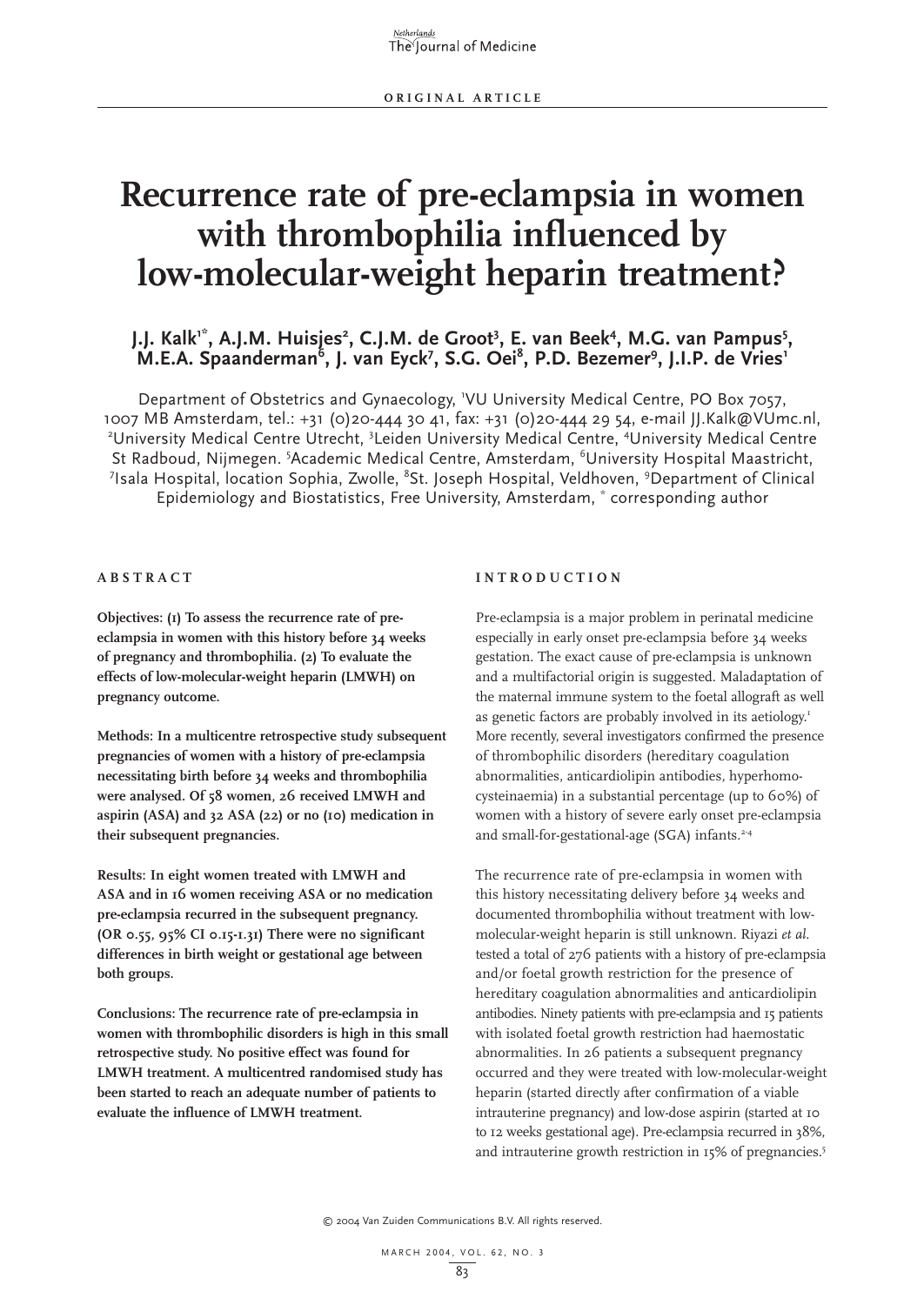The recurrence rate in this population with known thrombophilia is lower than two studies reporting the recurrence rate of severe pre-eclampsia or HELLP (haemolysis, elevated liver enzymes and low platelets) syndrome in a population with unknown thrombophilic status. Sibai *et al*. <sup>6</sup> described a group of 125 women with a history of severe pre-eclampsia in the second trimester (range 18 to 27 weeks gestation), of which 108 women had 169 subsequent pregnancies (range 1 to 4 per woman): 59 (35%) had a normotensive pregnancy and 110 (65%) developed pre-eclampsia. Sullivan *et al*. <sup>7</sup> studied 481 patients with a history of HELLP syndrome. Subsequent gestations (n=195) occurred in 122 of 481 patients. Available data on 161 pregnancies showed a recurrence rate of 43%.

There is still no treatment to reduce the recurrence of pre-eclampsia in women with thrombophilia. Rai *et al*. <sup>8</sup> did perform a randomised study on women with pregnancies complicated by intrauterine foetal death before 28 weeks associated with anticardiolipin antibodies and unknown hereditary coagulation status. Women treated with unfractionated heparin with aspirin had better pregnancy outcome compared with women treated with aspirin only. However, in his study the entry criterion was recurrent foetal death associated with anticardiolipin antibodies and primary endpoint in this population was number of live births. Recently Kupferminc *et al*. <sup>9</sup> published the results of an uncontrolled study of 33 women with an earlier pregnancy complicated by severe pre-eclampsia, abruptio placentae, intrauterine growth retardation or intrauterine foetal death. These women received LMWH in their subsequent pregnancies and only 9.1% of the women developed pregnancy complications.

The study presented here concerned a retrospective study of subsequent pregnancies of women with a history of pre-eclampsia necessitating birth before 34 weeks. The aims of this study were to evaluate the recurrence rate of pre-eclampsia in women with thrombophilia and to test the hypothesis if LMWH is beneficial in reducing the recurrence of pre-eclampsia. The different treatments consisted of low-molecular-weight heparin (LMWH) in combination with aspirin or aspirin only or no medication. This retrospective study was performed in advance of a prospective randomised study to evaluate whether a study for the effects of LMWH treatment in women with thrombophilia would be beneficial.

### **MATERIALS AND METHODS**

In a retrospective study subsequent pregnancies of women with a history of pre-eclampsia necessitating birth before 34 weeks were analysed. Inclusion criteria were women with an index pregnancy of pre-eclampsia leading to birth before 34 weeks gestation and thrombophilia. Between the period 1991 and 1998, 1146 women were tested for thrombophilic disorders in eight Dutch hospitals (*table 1*). The hereditary coagulation abnormalities included were antithrombin deficiency, protein C deficiency, activated protein C resistance with and without factor V Leiden mutation, protein S deficiency and factor II mutation.

#### **Table 1**

*Results in 1146 women with a history of pre-eclampsia necessitating delivery before 34 weeks in the period between 1991 and 1998 in eight Dutch hospitals (some women had more than one thrombophilic disorder)*

|                                       | <b>TESTED</b> | <b>ABNORMAL</b> |               |
|---------------------------------------|---------------|-----------------|---------------|
|                                       | n             | n               | %             |
| Antithrombin deficiency               | 1146          | 6               | O.5           |
| Protein C deficiency                  | 1146          | 13              | T             |
| Activated protein C resistance (APCr) | 1146          | 66              | 5             |
| APCr+ factor V Leiden mutation        | 1146          | 96              | $\mathsf{\&}$ |
| Protein S deficiency                  | 1146          | 88              | 8             |
| Factor II mutation                    | 1033          | 5               | O.4           |
| Anticardiolipin antibodies            | 990           | 95              | 9             |
| Hyperhomocysteinaemia                 | 990           | 99              | TO            |
|                                       |               |                 |               |

The acquired anticardiolipin antibodies were tested as well as hereditary/acquired hyperhomocysteinaemia. In this period not all hospitals tested for all thrombophilic disorders; one hospital did not test for factor II mutation (n=113) and two hospitals did not test for anticardiolipin antibodies and hyperhomocysteinaemia (n=156). In case of coagulation abnormalities and anticardiolipin antibodies five hospitals gave aspirin or no medication and three hospitals treated with LMWH and aspirin in the subsequent pregnancy. Hyperhomocysteinaemia was treated with vitamin B6 and folic acid supplementation throughout gestation in all hospitals. For each patient, the medical records were checked to establish which treatment was applied in the subsequent pregnancy. Outcome measurement was recurrence rate of pre-eclampsia. Birth weight and gestational age in index and subsequent pregnancy were also compared between both groups.

Definitions of pre-eclampsia and eclampsia were used according to the standards of the International Society for the Study of Hypertension in Pregnancy (ISSHP).<sup>10</sup> Pre-eclampsia was defined as pregnancy-induced hypertension plus significant proteinuria after 20 weeks of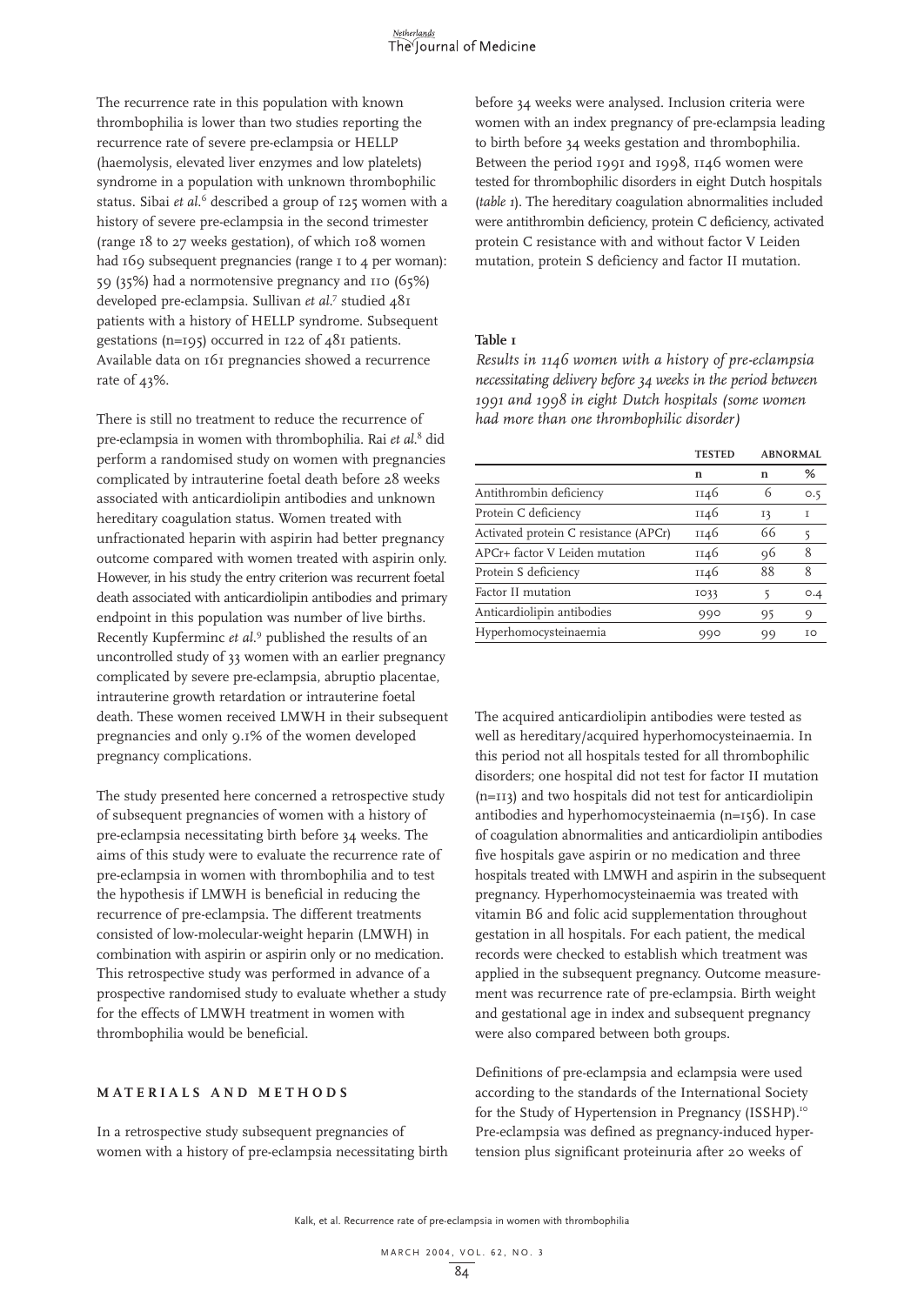gestational age. Proteinuria was defined as excretion of 300 mg or more in 24 h or two readings of 2+ or higher on dipstick analysis of midstream or catheter urine specimens. HELLP syndrome was defined as the presence of (1) haemolysis, defined by increased LDH (>600 IU/l) and (2) elevated liver enzymes, defined as increased SGOT (>70 IU/l) and (3) thrombocytopenia (<100 x 10 $^9$ /l). Eclampsia was defined as the occurrence of generalised convulsions during pregnancy, during labour, or within seven days of delivery and not caused by epilepsy or other convulsive disorders.

# **Laboratory tests**

Normal values of each centre were tested, applying the International Thrombophilia External Quality Assessment within the European Concerted Action on Thrombosis (ECAT) Foundation. The measurement procedures were standardised for each laboratory. For details of hereditary coagulation abnormalities see *table I*. All tests were performed at least ten weeks post partum, and women were not on oral contraceptives. Anticardiolipin antibodies, immunoglobulin (Ig)G and IgM, were determined by enzyme-linked immunosorbent assay according to the Harris directives (all centres). $<sup>11</sup>$ </sup>

Hyperhomocysteinaemia was diagnosed using a methionine loading test: a blood sample for determination of the fasting homocysteine concentration is drawn at 8 a.m. after an overnight fast. Subsequently, an oral dose of L-methionine (0.1g/kg body weight) is administered in orange juice. The patients had a standardised low-methionine breakfast and lunch. Patients were considered hyperhomocysteinaemic when fasting normal values and/or postloading normal values exceeded the 97.5 percentile (all centres).<sup>12</sup>

# **Statistical analysis**

Analysis was carried out with SPSS for Windows (version 8.0, SPSS Inc., Chicago II) and Excel for Windows (version 5.0c, Microsoft Corporation). Odds ratios with 95%

confidence intervals were calculated by logistic regression analysis. Statistical significance was defined as p<0.05.

# **RESULTS**

In the total group of 1146 tested women, 407 women were found to have 468 thrombophilic disorders i.e. hereditary coagulation abnormalities (n=274) and/or anticardiolipin antibodies (n=95) and/or hyperhomocysteinemia (n=99) (*table 1*). In 48 women more than one thrombophilic disorder was found.

In this period 58 women had a subsequent pregnancy. Twenty-six patients who had a pregnancy after the index pregnancy received LMWH (nadroparin 2 dd 2850 IU anti-Xa sc a day) plus aspirin (80 mg) starting between six and 12 weeks gestational age, the other 32 patients received aspirin (n=22) or no medication (n=10). In the 26 patients who received LMWH in combination with aspirin, pre-eclampsia recurred in eight patients (30%). In the 32 patients who received aspirin or no medication, pre-eclampsia recurred in 16 patients (50%) (OR 0.55, 95% CI 0.15-1.31). The recurrence of pre-eclampsia *before* 34 weeks in the subsequent pregnancy was 2/26 (8%) *versus* 7/32 (22%) (OR 0.3, 95% CI 0.05-1.58) No difference was found in recurrence rate in women treated with aspirin (27%, 6/22) *versus* women without aspirin (40%, 4/10) (OR 0.56, 95% CI 0.11-2.72). In subsequent pregnancies the number of babies under the 10<sup>th</sup> percentile of birth weight was one of 26 in women receiving LMWH and ASA *versus* two of 12 in women receiving ASA alone and one of 10 women receiving no medication. The number of preterm deliveries before 34 weeks of gestational age was three of 26, three of 12 and two of 10, respectively.

In *table 2* the mean birth weights and mean gestational ages of the index pregnancies and subsequent pregnancies in the three groups are presented.

# **Table 2**

*Index (i) and subsequent (s) outcome of pregnancies in women receiving low-molecular-weight heparin (LMWH) and aspirin versus women receiving aspirin only or no medication (data presented as mean with standard deviation)*

|                                 | $LMWH + ASA$<br>$N=26$ | ASA<br>$N=22$      | <b>NO MEDICATION</b><br>$N=10$ |  |
|---------------------------------|------------------------|--------------------|--------------------------------|--|
| Mean birth weight (gram) (i)    | $1004 \ (\pm 437)$     | $886 (\pm 554)$    | $1272 (+437)$                  |  |
| Mean birth weight (gram) (s)    | $2956 \ (\pm 583)$     | $2497 \ (\pm 954)$ | $2697 \, (\pm 1415)$           |  |
| Mean gestational age (days) (i) | 205 (±19)              | $198 (\pm 24)$     | $204 \ (\pm 26)$               |  |
| Mean gestational age (days) (s) | $264 \ (\pm 13)$       | $257 (\pm 23)$     | $260 \left( \pm 38 \right)$    |  |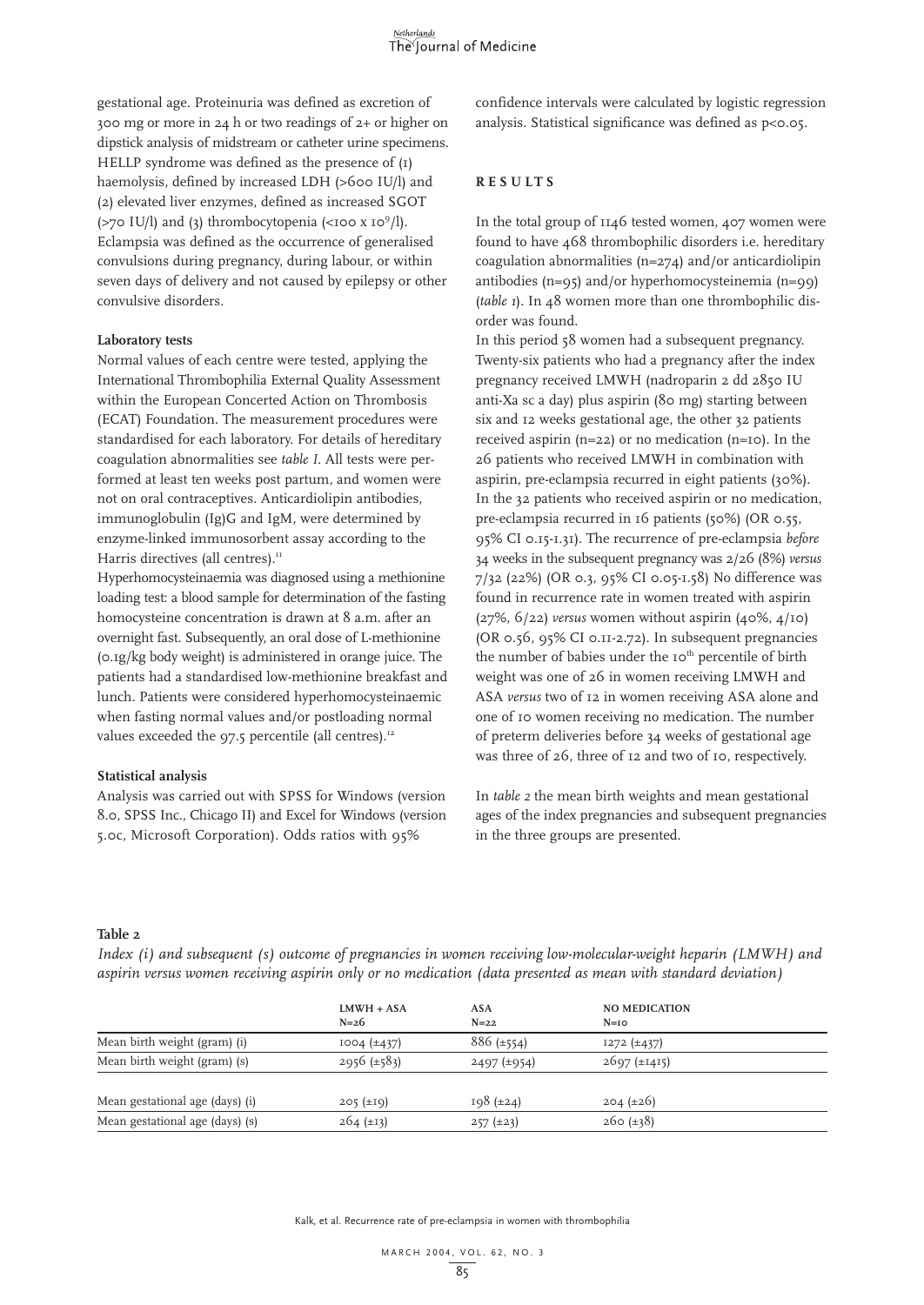# **DISCUSSION**

This study demonstrated that women with a history of early onset pre-eclampsia in their index pregnancy do have a high recurrence rate in subsequent pregnancies. This was found for women receiving LMWH, aspirin or no medication. As far as percentages can be reliably presented for the small study population, the percentages found are comparable with the study by Riyazi *et al*. <sup>5</sup> She reported from one hospital the recurrence rate of early onset preeclampsia and SGA babies in women with thrombophilia receiving LMWH and aspirin. Our study showed a low recurrence rate of pre-eclampsia in comparison with the studies by Sibai *et al*. <sup>6</sup> and Sullivan *et al*. <sup>7</sup> of women with unknown thrombophilia. Our study did not demonstrate significant benefit from LMWH in the recurrence rate. The drawn conclusion should be seen within the context of the retrospective character of the study and the limited number of subsequent pregnancies in this population. The insignificance can be merely a power problem.

In our study we report on subsequent pregnancies in women checked in the hospital in which they had their index pregnancy and thrombophilia analysis. The low percentage of found subsequent pregnancies may in part be responsible for this procedure. For practical reasons we did not contact the 407 women with thrombophilic disorders personally. From the work by Van Pampus *et al*. who did consequently contact all the patients she included in her study, we know that she found that 66% of women with a history of HELLP syndrome had subsequent pregnancies.13 Concerning the direction of a possible bias it is plausible that we did not miss the severe early onset pre-eclampsia. This is thanks to the Dutch healthcare organisation. Preterms (<32 weeks) deliver in hospitals with neonatal intensive care units and severe pre-eclamptic women are advised to be treated in tertiary centres. All Dutch hospitals with neonatal intensive care units and tertiary centres participated in this study with the exception of one, which was not systematically examining thrombophilic factors in these patients at that time.

The distribution of thrombophilic factors of this study is in accordance with other Dutch studies.<sup>14</sup> Various investigators have found that the distribution of thrombophilic factors varies per population.<sup>4,15</sup> Factor V Leiden mutation is common in Caucasian populations, but in African and Asian countries the frequency is lower.<sup>14</sup>

The occurrence of pre-eclampsia in women with thrombophilia can be explained by excessive microthrombic deposition within the maternal placental circulation.<sup>16</sup> Therefore, thromboprophylaxis seems to be a logical preventive therapy. Recently more studies have been

published of LMWH treatment in women with thrombophilia and recurrent foetal loss.<sup>17</sup> However, no large studies have been performed in women with a history of severe pregnancy complications such as pre-eclampsia. For years LMWH has been used as thrombophylaxis during pregnancy.<sup>18</sup> LMWH does not cross the placental barrier.<sup>19</sup> In several studies the authors concluded that the use of LMWH appears to be relatively safe and well tolerated during pregnancy, delivery and the immediate postpartum period.19 It has a longer half-life, better bioavailability and less effect on platelets than unfractionated heparin. Furthermore, it is considered to have a better thrombophylactic effect and a lower risk on bleeding complications. As the long-term use of heparin is associated with the development of osteoporosis, bone density measurements performed by pregnant women treated with LMWH and untreated pregnant women showed similar bone density loss in both groups.<sup>20</sup> Furthermore, heparin-induced osteoporosis is reversible when heparin is stopped.

Despite the above-mentioned items as possible therapeutic effect and safety aspects for mother and foetus, the benefit of LMWH treatment still has to be demonstrated. For this reason an international multicentred trial has been started called FRactionated heparin in women with a history of Uteroplacental Insufficiency and Thrombophilia (FRUIT study) in which 13 Dutch centres and two Australian centres are participating. To enable an optimal inclusion of patients, all gynaecologists in the Netherlands receive information about the FRUIT study through newsletters and from the website of the Dutch Society of Obstetrics and Gynaecology.

# **CONCLUSION**

This study demonstrates a high recurrence rate of preeclampsia in women with such a history and documented thrombophilia and found no effect of LMWH on pregnancy outcome. These findings support the need for an adequately sized randomised study to evaluate the effects of treatment with LMWH.

#### **REFERENCES**

- 1. Beek E van, Peeters LL. Pathogenesis of preeclampsia: a comprehensive model. Obstet Gynecol Surv 1998;53(4):233-9.
- 2. Dekker GA, Vries JIP de, Doelitzsch PM, et al. Underlying disorders associated with severe early-onset preeclampsia. Am J Obstet Gynecol 1995;173(4):1042-8.
- 3. Vries JIP de, Dekker GA, Huijgens PC, Jakobs C, Blomberg BM, Geijn HP van. Hyperhomocysteinaemia and protein S deficiency in complicated pregnancies. Br J Obstet Gynaecol 1997;104(11):1248-54.